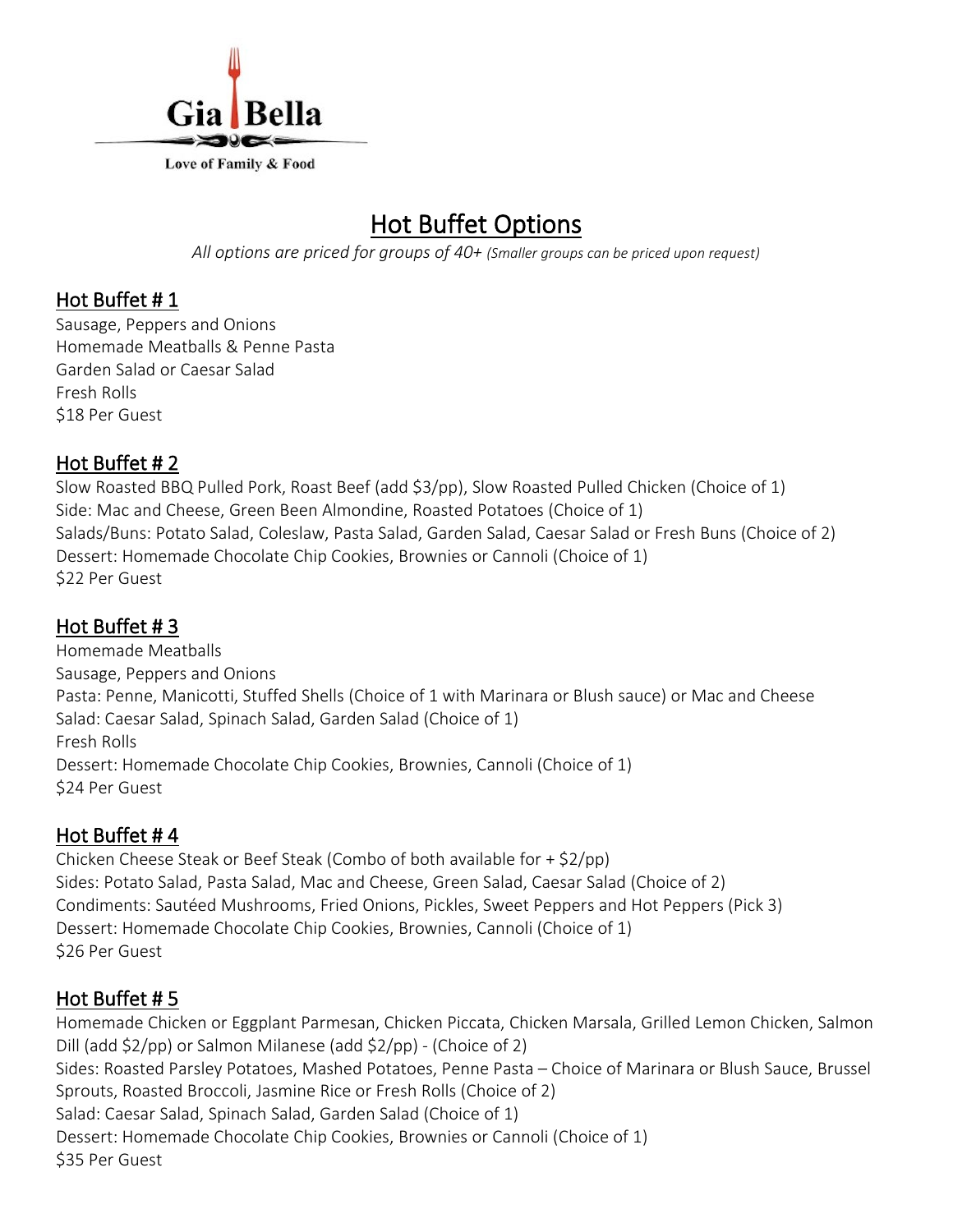## Hot Buffet # 6

Beef Kabobs, Chicken Kabobs and Veggie Kabobs (Choice of 2) Sides: Rice Pilaf, Brown Spanish Rice, Greek Couscous, Mac and Cheese, Roasted Garlic Potatoes, Broccoli Medley, Roasted Cauliflower and Corn Salad (Choice of 2) Salad: Cucumber Salad, Spinach Salad, Garden Salad (Choice of 1) Dessert: Homemade Chocolate Chip Cookies, Brownies or Cannoli (Choice of 1) \$38 Per Guest

# Cold Buffet Options

## American Classic Hoagie Trays

Classic Italian, Ham, Turkey, Roast Beef, Chicken Salad and Tuna Salad (Choice of 3) Assorted Condiments Potato Salad or Pasta Salad or Chips Dessert: Brownies or Cannoli (Choice of 1) \$20 Per Guest

## Old World Traditions

Grilled Eggplant, French Brie, Mediterranean Chicken, Imported Italian, Balsamic Capri (Choice of 3) Assorted Condiments Sides: Garden Salad, Greek Salad, Pasta Salad, Potato Salad, Chips (Choice of 2) Dessert: Brownies or Cannoli (Choice of 1) \$24 Per Guest

## Assorted Wraps

Turkey Roasted Pepper, Chicken Waldorf, Mediterranean Veggie & Classic Italian Assorted Condiments Salad: Caesar Salad, Spinach Salad, Garden Salad, Chips (Choice of 1) Side: Pasta Salad, Potato Salad, Coleslaw (Choice of 1) Dessert: Brownies or Cannoli (Choice of 1) \$26 Per Guest

## Bella's Favorite

Choice of 4 Sandwiches or Wraps from the 14 above Assorted Condiments Salad: Caesar Salad, Spinach Salad, Garden Salad, Chips (Choice of 1) Side: Pasta Salad, Potato Salad, Coleslaw (Choice of 1) Dessert: Brownies or Cannoli (Choice of 1) \$28 Per Guest

## BBQ Packages

## BBQ #1

Cheeseburgers, Hot Dogs and Hamburgers

Add 4<sup>th</sup> option for \$5/pp - Grilled Chicken, Pulled Roasted Chicken, BBQ Pork or Tequila Lime Pork (Choice of 1) Assorted Condiments, Sliced Tomatoes, Lettuce, Onions and Pickles included Sides: Potato Salad, Pasta Salad, Creamy Cole Slaw, Mac and Cheese, Garden Salad, Caesar Salad (Choice of 2) \$25 per person